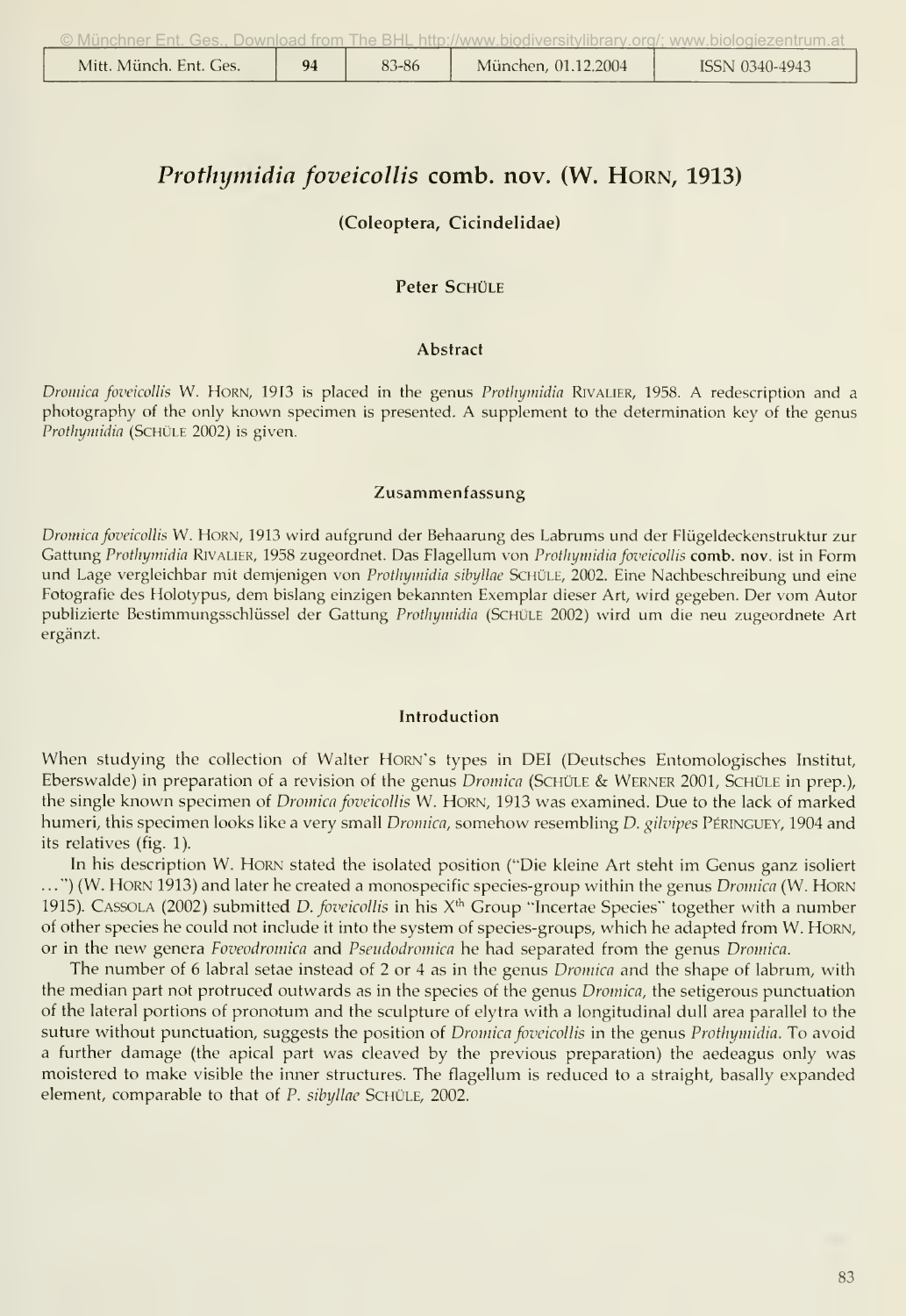© Münchner Ent. Ges., Download from The BHL http://www.biodiversitylibrary.org/; www.biologiezentrum.at



Fig. 1: Protlymidia foveicollis comb. nov. Holotype (3), Democratic Republic of Congo, Shaba: Katanga.

# Prothymidia foveicollis (comb. nov.)

Dromica foveicollis: W. HORN, 1913: 11 Dromica foveicollis: W. HORN 1926: 95 Dromica foveicollis: W. HORN 1940: pl. 15, fig. 2 (Habitus) Dromica foveicollis: WIESNER 1992: 68 Dromica foveicollis: WERNER 2000: 187 (fig. 191 (coloured picture), fig. 191.1 is Foveodromica soror (W. HORN, 1935) not D. foveicollis) Dromica foveicollis: CASSOLA 2002: 57, 146 (Aedeagus)

Material examined: Holotype (6), deposited in "Deutsches Entomologisches Institut", Eberswalde, Germany; "Katanga" handwritten, "Type, W. Hörn", "abgebildet" handwritten, red ink, "Holotypus" red label, "Coli. W. Horn, DEI Eberswalde", "foveicollis, mihi" handwritten, blue label with black rim; deposited in "Deutsches Entomologisches Institut", Eberswalde, Germany

Type locality: Democratic Republic of Congo, Province Shaba (Katanga)

# Redescription

Body length: 6.75 mm (without labrum and apical spine).

Head: Rather large; surface striate-rugose, rugae rather coarse, more or less parallel on orbital plates and centre of vertex, slightly curved on base of orbital plates, transverse above frons, transverse and more waved on vertex near anterior border of pronotum; 2 supraorbital setae on either side; genae glabrous, with parallel striae; colour of head dorsally black, clypeus and frons with coppery and green reflections; genae green, coppery and violet; antennal plates violet.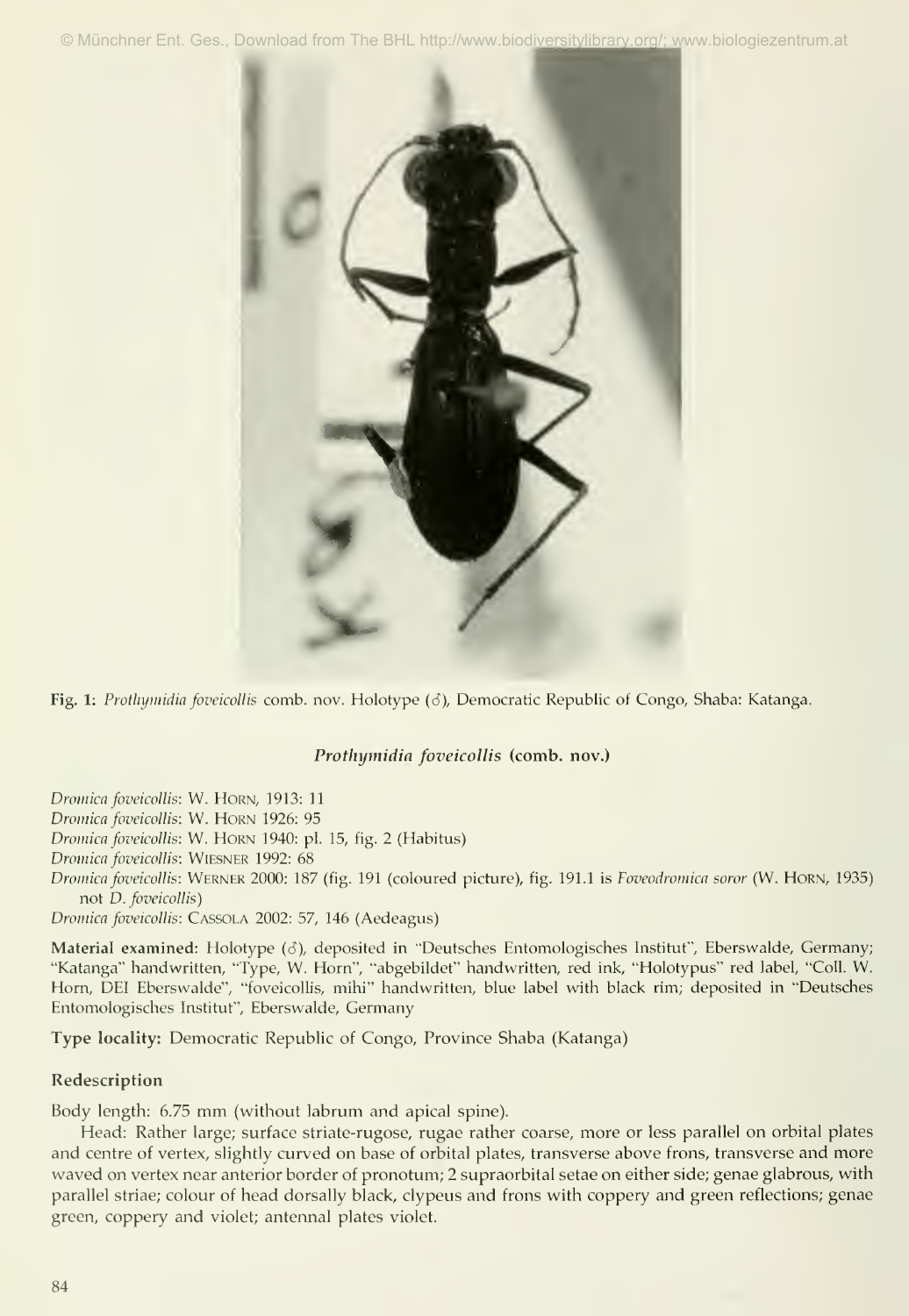#### © Münchner Ent. Ges., Download from The BHL http://www.biodiversitylibrary.org/; www.biologiezentrum.at

Mandibles: (not visible from above, it was renounced to reprepare the single specimen). Colour of tips reddish brown, lateral portions with extensive yellowish patch, ventral-lateral base black with violet lustre.

Labrum: Semicircular, anterior edge broadly notched, two broad, blunt anterior teeth on either side, six setae, centre bulged; colour black with violet and green lustre, except basal centre and anterior teeth brownish; basal palpomeres of maxillary and labial palpi light yellow, terminal palpomeres black with metallic green and violet reflections, outer tips white; penultimate labial palpomeres slightly inflated.

Antennae: Filiform, dark reddish brown; scape with one seta near tip. Antennomeres 3 and 4 depressed dorsally, forming a fine keel; antennomere 3 with 3 central setae, antennomere 4 with 1 seta near centre, antennomeres 5-8 (9-11 are missing) finely and evenly pubescent.

Thorax: Pronotum slightly longer than wide; median lobe slightly wider than long, moderately bulged dorsally, slightly narrower at base than at apex; surface striate-rugose, with a broad, black, discal band with fine rugae, densely and irregularly waved in basal half of middle lobe, divergent in anterior half, irregularly transverse near anterior and posterior border of pronotum; coarse setigerous punctuation above epipleural rim laterally, setae short, white, adjacent; colour of pronotum black, except a narrow band with metallic reflections at border of rugose central band and punctuated lateral portions; proepisterna black, glabrous except for a few scattered setigerous punctures.

Elytra: Pear-shaped, elongated, basal third subparallel, laterally expanded from second third of elytra; without humeri; elytral surface with finely pitted punctuation, a narrow dull stripe near and parallel to suture without punctuation and a longitudinal, less punctuated dull area in centre of elytral disc; elytral tips ending in a small apical spine; colour black, laterally and apically with a few metallic reflections; underside black with metallic golden-green and violet reflections, lateral portions with deep setigerous punctuation, except for abdominal sterna with a very fine punctuation bearing white setae on lateral portions only.

Legs: Colour of coxae black metallic, anterior portions of pro- and mesocoxae and lateral portions of metacoxae setosely punctuated, trochanters reddish brown; colour of femora black with metallic hue; tibiae and tarsi reddish brown.

Aedegus: straight, parallel in median part, regularly tapering to tip.

# Identification key of the genus Prothymidia

According to SCHÜLE (2002) the identification key of the genus *Prothymidia* has to be supplemented as following:

| 1. Body small (6.75-8.0 mm), elytral humeri narrow, median lobe of pronotum distinctly bulged and elytra |
|----------------------------------------------------------------------------------------------------------|
| egg-shaped with 3 or 4 white spots each or median lobe of pronotum slightly bulged and elytra pear-      |
|                                                                                                          |
| - Body larger (8.0-12.0 mm), elytra subparallel or slightly egg-shaped, if slightly egg-shaped, then     |
|                                                                                                          |

| 1a. Elytra without maculation, pear-shaped (subparallel in the humeral third, from second third laterally<br>expanded), median lobe of pronotum slightly bulged; (6.75-7.5? mm, Democratic Republic of Congo)                                                                                    |
|--------------------------------------------------------------------------------------------------------------------------------------------------------------------------------------------------------------------------------------------------------------------------------------------------|
| Elytra with distinct maculation, egg-shaped, median lobe of pronotum distinctly bulged; (6.9-8 mm;                                                                                                                                                                                               |
| $\mathbf{D}$ and $\mathbf{D}$ and $\mathbf{D}$ and $\mathbf{D}$ and $\mathbf{D}$ and $\mathbf{D}$ and $\mathbf{D}$ and $\mathbf{D}$ and $\mathbf{D}$ and $\mathbf{D}$ and $\mathbf{D}$ and $\mathbf{D}$ and $\mathbf{D}$ and $\mathbf{D}$ and $\mathbf{D}$ and $\mathbf{D}$ and $\mathbf{D}$ and |

- Primary colour of elytra not green 4

### Acknowledgements

<sup>I</sup> am grateful to Dr. Lothar Zerche (Deutsches Entomologisches Institut, Eberswalde), for making available HORN's holotype of *D. foveicollis* for examination and Andreas OESTERLE, Leutenbach, for revising the manuscript.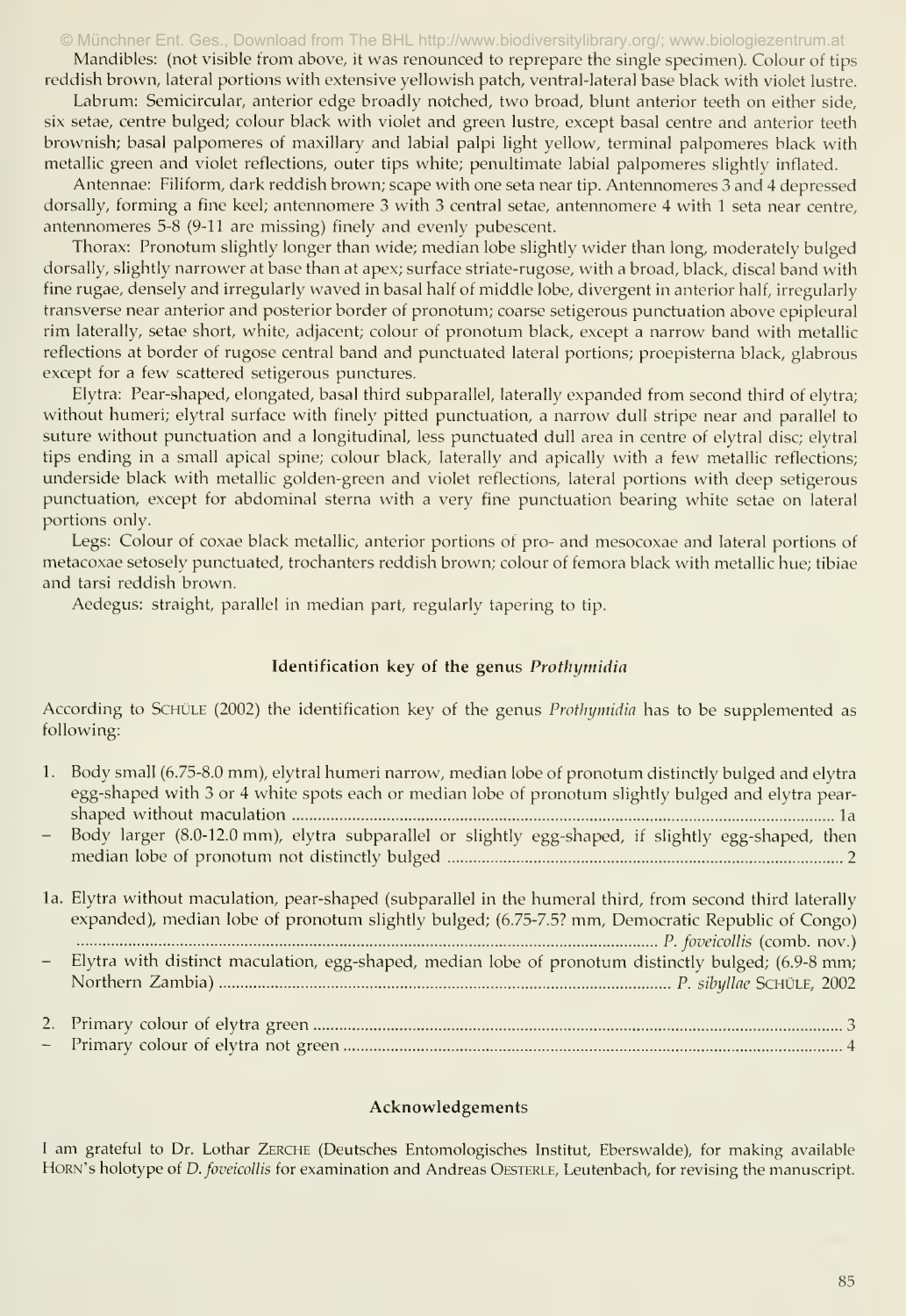#### References © Münchner Ent. Ges., Download from The BHL http://www.biodiversitylibrary.org/; www.biologiezentrum.at

- Cassola, f. 2002: Materials for <sup>a</sup> revision of the African genus Dromica (Coleoptera, Cicindelidae). Mem. Soc. Entomol. Ital. 81, 206 pp.
- HORN, W. 1913: 50 neue Cicindelinae. Archiv für Naturgeschichte, 79, Abt. A: 1-33.
- HORN, W. 1910: Cicindelinae. In: Wytsman, P., Genera Insectorum, 82, Bruxelles, 1-104.
- HoRN, W. 1915: Cicindelinae. In: Wytsman, P., Genera Insectorum, 82, Bruxelles, 209-487.
- HORN, W. 1926: Carabidae, Cicindelinae. In: Junk, W. Schenkling, S., Coleopterum, Catalogus, pars 86, Berlin, 345 pp.
- SCHÜLE, P. 2002: Protlnymidia sibyllae sp.nov. from Zambia (Coleoptera, Cicindelidae). Entomol. Z., 112 (10), 306-309.
- SCHÜLE, P. & K. WERNER 2001: Revision of the genus Dromica DEJEAN, 1826. Part I: the stutzeri-group (Coleoptera: Cicindelidae). - Entomol. Afr. 6 (2): 21-45.
- Werner, K. 2000: The Tiger Beetles of Africa. Volume 1. Taita Publishers, Hradec Kralove, Czech Republic, 191 pp.
- Wiesner, J. 1992: Verzeichnis der Sandlaufkäfer der Welt. Checklist of the Tiger Beetles of the World. Verlag Erna Bauer, Keltern, 364 pp.

Author's address:

Peter SCHÜLE, Rosenstraße 9 D-71083 Herrenberg, Germany E-mail: sei.schuele@gmx.de